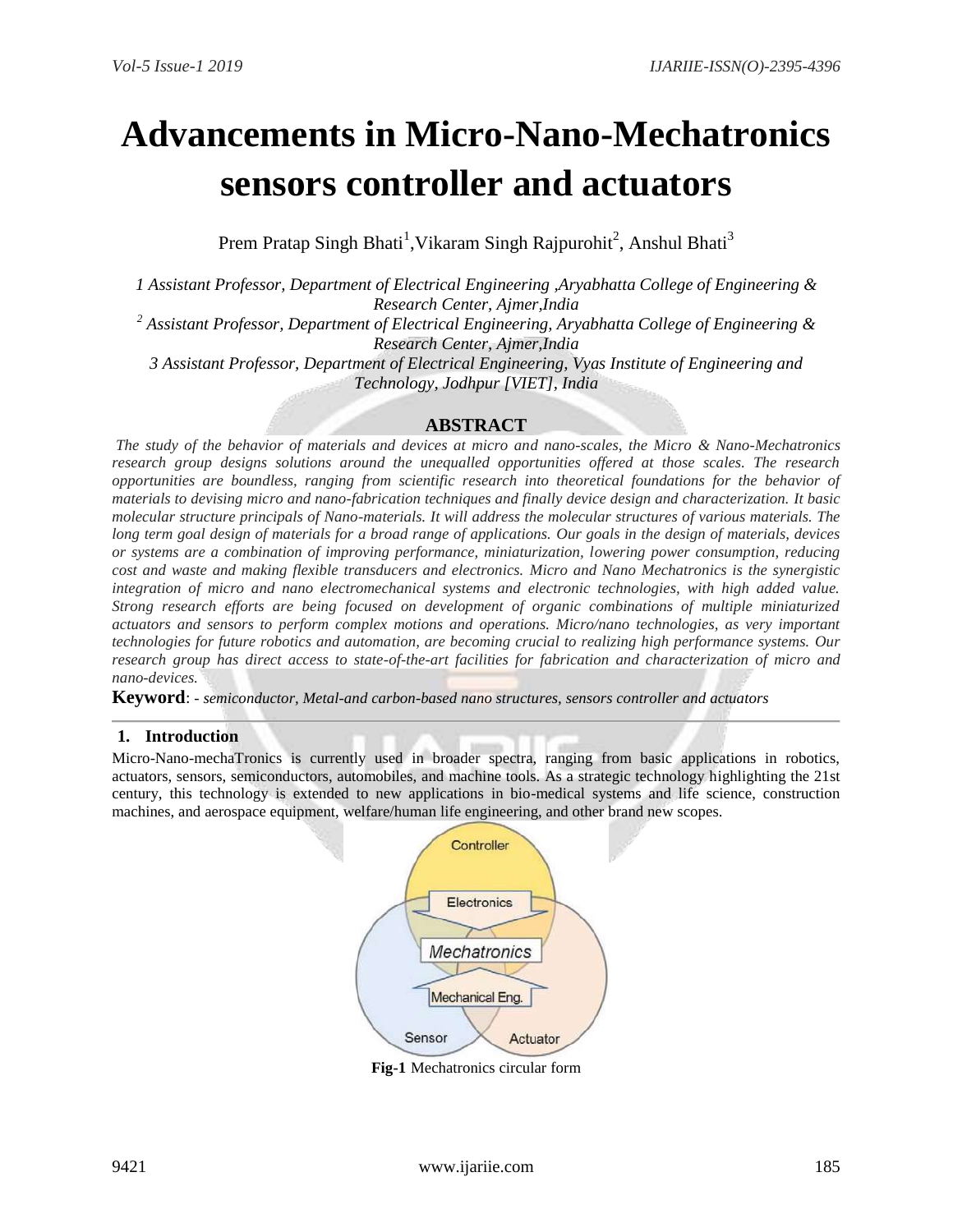Basically, the miniaturizing technology is important to realize high performance, low energy consumption, low cost performance, small space instrumentation, light-weight, and so on. High efficiency High integration, High functionality, Low energy consumption, low cost, Miniature, etc. we using Micro-Nano-MechaTronics technology

## **2. Application of Micro-Nano-MechaTronics Sensors**

Many nanosensors are using in materials, physical, chemical, and biological, optical, electronics, semiconductor, machine design, machine tool, automobiles and aerospace etc Nanomaterials describe, in principle, materials of which a single unit is sized (in at least one dimension) between 1 to 1000 [nanometres\(](https://en.wikipedia.org/wiki/Nanometre)10−9 meter) but usually is 1 to 100 nm (the usual definition of [nanoscale\[1\]\)](https://en.wikipedia.org/wiki/Nanoscale). Nanomaterials research takes a [materials science-](https://en.wikipedia.org/wiki/Materials_science)based approach to [nanotechnology.](https://en.wikipedia.org/wiki/Nanotechnology) Nanomaterials-based sensors have several benefits in [sensitivity and specificity](https://en.wikipedia.org/wiki/Sensitivity_and_specificity) over sensors made from traditional materials. Nanosensors can operate at a similar scale as natural biological processes, allowing functionalization with chemical and biological molecules, with recognition events that cause detectable physical changes. Nanophotonics or nano-optics is the study of the behavior of [light](https://en.wikipedia.org/wiki/Light) on the [nanometer](https://en.wikipedia.org/wiki/Nanometer) scale, and of the interaction of nanometer-scale objects with light. It is a branch of [optics,](https://en.wikipedia.org/wiki/Optics) [optical engineering,](https://en.wikipedia.org/wiki/Optical_engineering) [electrical engineering,](https://en.wikipedia.org/wiki/Electrical_engineering) and [nanotechnology.](https://en.wikipedia.org/wiki/Nanotechnology)

The term "nano-optics", just like the term "optics", usually refers to situations involving [ultraviolet,](https://en.wikipedia.org/wiki/Ultraviolet) [visible,](https://en.wikipedia.org/wiki/Visible_light) and [near-infrared](https://en.wikipedia.org/wiki/Near-infrared) light (free-space wavelengths from 300 to 1200 nanometers).

Nanoelectronics refer to the use of [nanotechnology](https://en.wikipedia.org/wiki/Nanotechnology) in [electronic](https://en.wikipedia.org/wiki/Electronics) components. The term covers a diverse set of devices and materials, with the common characteristic that they are so small that inter-atomic interactions and [quantum mechanical](https://en.wikipedia.org/wiki/Quantum_mechanics) properties need to be studied extensively.

Nanotechnology-enabled sensors are providing new solutions in physical, chemical, and biological sensing that enable increased detection sensitivity, specificity, multiplexing capability, and portability for a wide variety of health, safety, and environmental assessments. The Sensors NSI addresses both the opportunity of using nanotechnology to advance sensor development and the challenges of developing sensors to keep pace with the increasingly widespread use of engineered nanomaterials.

NNI agencies participating in the Sensors NSI coordinate efforts and stimulate existing and emerging projects to explore the use of nanotechnology for the development and commercialization of nanosensors. Agency representatives hold periodic teleconferences to address pressing technical questions and keep each other informed of ongoing and planned activities of mutual interest. These regular exchanges have led to tangible results such as revised solicitations based on the knowledge of other agencies' priorities, needs, and plans; cross-agency participation in review of proposals and grantee meetings; and the identification of collaborators for specific project needs. In addition, the ongoing research dialogues inform agency members of opportunities for collaboration in the formulation of both agency-specific and joint funding announcements that support the overall goals of the initiative.

An important priority remains engaging with stakeholders to identify the barriers they face in the development and commercialization of nanosensors. The Sensors NSI serves as a focal point for relevant stakeholder communities and the public to address opportunities and barriers through the [Request for Information \(RFI\) mechanism,](https://www.federalregister.gov/articles/2013/10/01/2013-23916/request-for-information-nni-nanotechnology-for-sensors-and-sensors-for-nanotechnology-signature) town hall discussions, and community meetings. Common themes continue to be identified through these inputs and interactions. For example, the needs for improved stakeholder awareness, communication, and collaboration at the convergence of testing and operational standards, and for access to test and fabrication facilities, have been particularly highlighted in the stakeholder interaction activities of the Sensors NSI.

With support from NNCO, the feedback from the aforementioned community-building efforts was used in the planning for the [Sensor Fabrication, Integration, and Commercialization Workshop](http://www.nano.gov/2014SensorsWorkshop) held September 11–12, 2014. This event focused on identifying key challenges faced by sensor developers and on determining the critical needs of the community, especially with respect to necessary standards, testing facilities, and advances in manufacturing. Several key outcomes from this workshop will inform the path forward for the signature initiative. One area discussed was the critical need to access test conditions beyond standard laboratory environments. Realistic test beds are essential for the relevant and reliable transition of prototype sensors from research to commercial use. Sensor developers also expressed the need for access to fabrication facilities beyond the prototype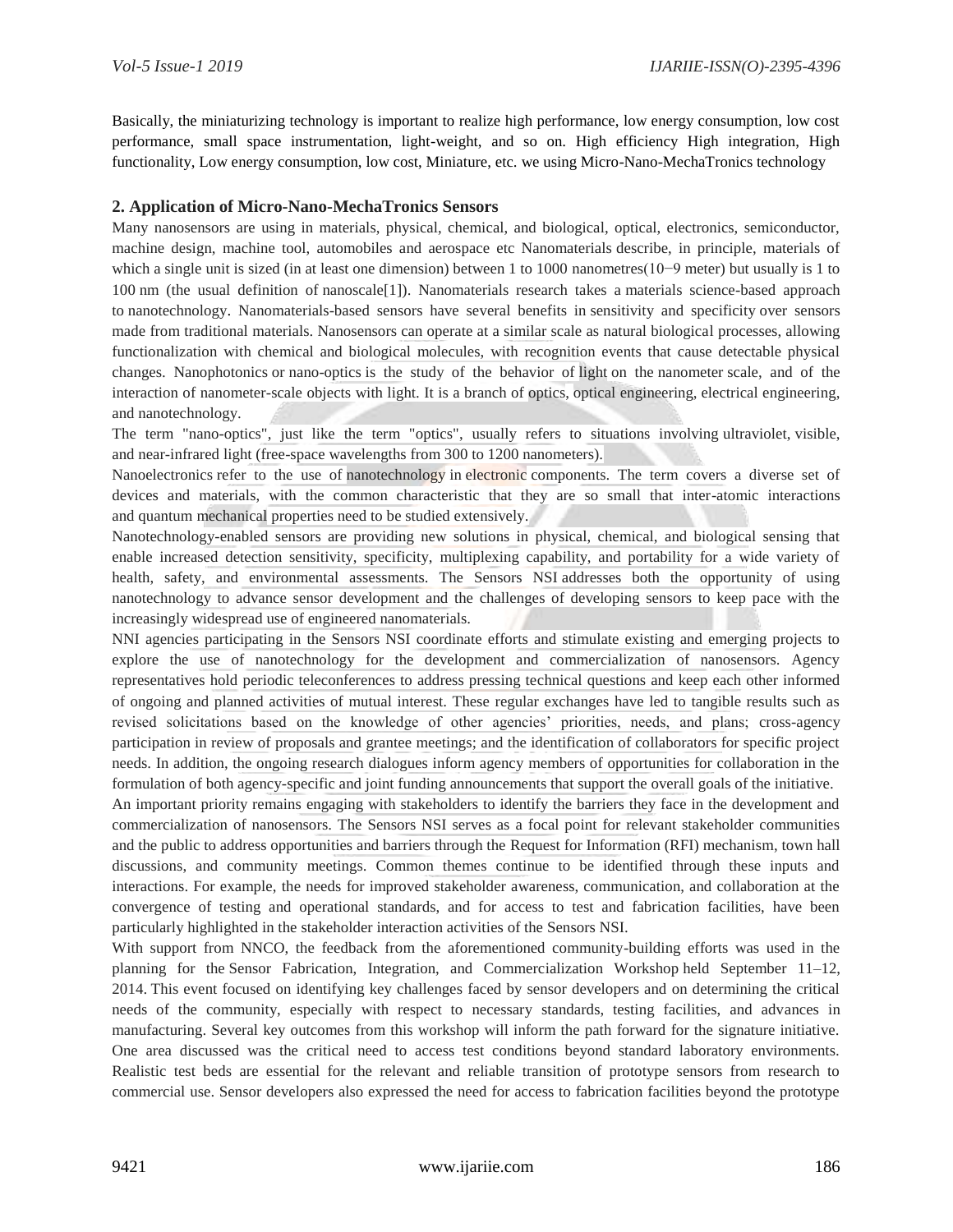stage, but prior to large-scale production, to demonstrate performance characteristics, reproducibility, and other measures required for adoption. Support for enhanced communication and a desire to share best practices were also strongly expressed by the community. In response to this and other feedback, the Sensors NSI page has been revised to more effectively serve as a portal for information and guidance to the nanosensor development community regarding sensor fabrication and test facilities, funding opportunities, regulatory information, standards, and other relevant resources. The Sensors NSI will continue to work and engage with community leaders to improve this portal and explore opportunities and forums to facilitate communication and collaboration in the quest to accelerate sensor development.

#### **2.1 Nanosensors**

A substance found in the shell, called chitosan, is a key component used in a nanosensor, a "system on a chip" at the nanoscale V Detects minute quantities of explosives, bioagents, chemicals, and other dangerous materials in air and water This could lead to security and safety developments for airports, hospitals, v etc. The chitosan v is a biological compound that readily binds to negatively charged surfaces v Multiple mini vibrating cantilevers, which resemble diving boards, are coated with the chitosany Optical sensing technology is used to see when the cantilevers vibrations changev Different cantilevers detect different substances and concentrations w When the targeted substance enters the device from the air/water,the chitosan on a specific cantilever interacts with the substance and causes that cantilever's vibration to change The optical sensing system sees the vibration change and indicates that the substance has been detected.

**2.2 Electrometer:** consists of a torsional mechanical resonator, a detection electrode, and a gate electrode used to couple charge to the mechanical element .Chemical Sensor: incorporates capacitive readout cantilevers and electronics for signal analysis and sensitive enough to detect single chemical and biological molecules

Application Transportation Communications Integrated Circuits Building and Facilities Medicine Safety Aerospace. In the future could lead to tiny, low power, smarty sensors manufactured cheaply in large quantities Service areas could include: Sensing of structural materials Sensor redundancy in systems Size and weight constrained structures.

#### **2.3 Actuators**

The exceptional electrical and mechanical properties of carbony nanotubes have made them alternatives to the traditional electrical actuators for both microscopic and macroscopic applications. Carbon nanotubes are very good conductors of both electricity and heat, and they are also very strong and elastic molecules in certain directions. These properties are difficult to find in the same material and very needed for high performance actuators. For current carbon nanotube actuators, multi-walled carbon nanotubes (MWNTs) and bundles of MWNTs have been widely used mostly due to the easiness of handling and robustness. Solution dispersed thick films and highly ordered transparent films of carbon nanotubes have been used for the macroscopic applications.

Carbon nanotube tweezers have been fabricated by deposition of v MWNT bundles on isolated electrodes deposited on tempered glass micropipettes. Those nanotube budles can be mechanically manipulated by electricity and can be used to manipulate and transfer micro- and nano-structures. The nanotube bundles used for tweezers are about 50 nm in diameter and 2 µm in lengths. Under electric bias, two close sets of bundles are attracted and can be used as nanoscale tweezers.

#### **2.4 Carbon nano-heat engine**

A research group in Shanghai University led by tienchong Changv have found a dominoes like motion in carbon nanotube which can be reversed translating direction when apply different temperatures. This phenomenon make it possible to use carbon nanotubes as a heat engine working between two heat source.

Microscopic applications v Nanotube on/off switches and random access memory Harvard researchers have used the electrostatic attraction principle to design on/off switches for their proposed nanotube Random Access Memory devices. They used carbon nanotube bundles of ~50 nm in diameter to fabricate their proof-of-concept prototypes. One set of MWNT bundles are laid on the substrate and another sety of bundles is trenched on top of the underlying nanotube bundles with air gap in between. Once electrical bias is applied the sets of nanotube bundles are attracted, thus changing the electrical resistance. These two states of resistance are on and off states. They have managed to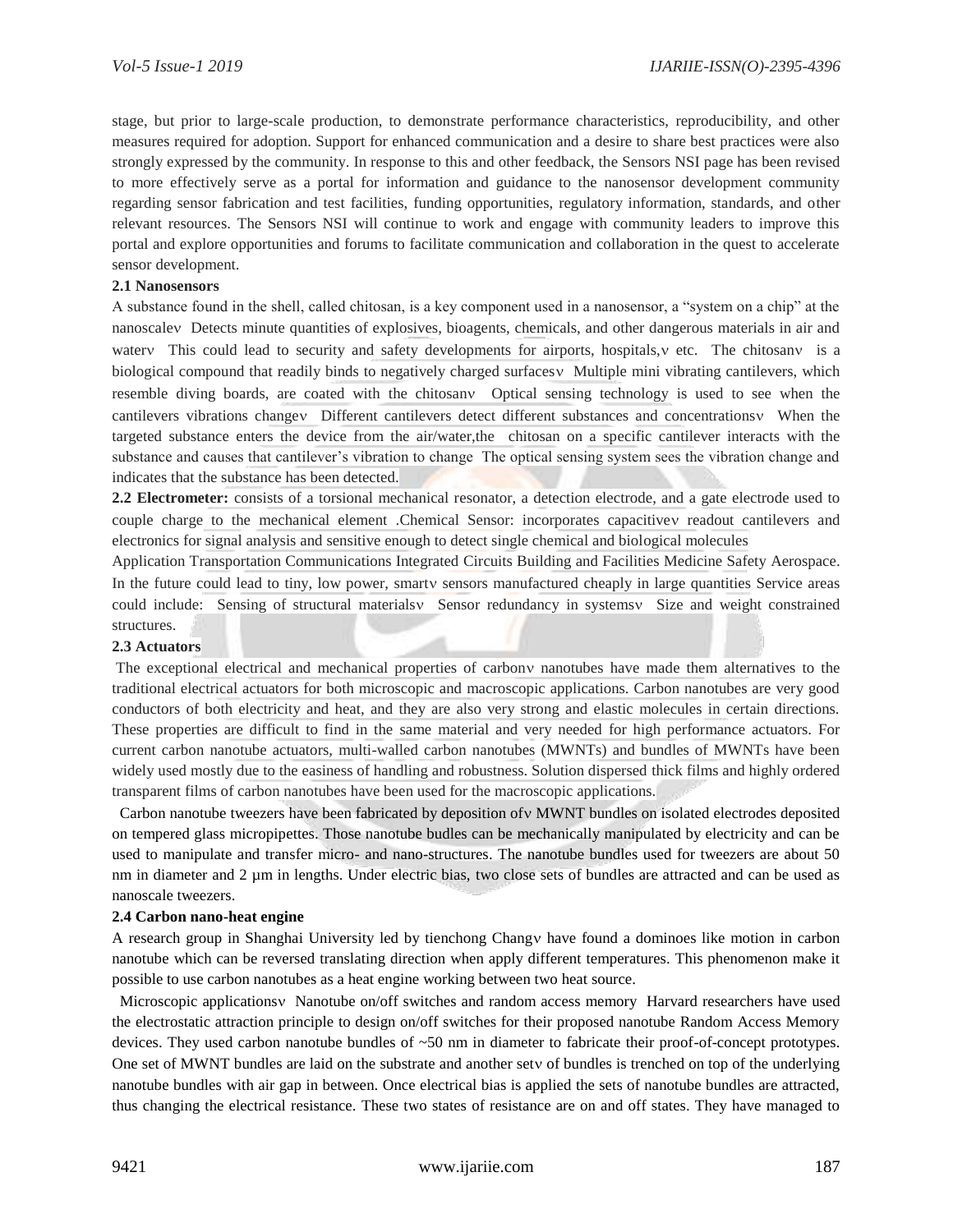get more than 10 times difference between off and on state resistances. This idea can be used as very highly packed arrays of nanoswitches and random access memory deivces if they can be applied to arrays of single-walled carbon nanotubes, which are about 1 nm in diameter and hundreds of micrometres in length. The current technical challenge with this design is the lack of control to place arrays of carbon nanotubes on substrate.

Nanotube sheet electrodes could be used as actuators artificial muscles and giant strokes by WWNT aerogel sheets Nanotube-based transistors, also known as carbon nanotube field-effect transistors (CNTFETs), have been made that operate at room temperature and that are capable of digital switching using a single electron. However, one major obstacle to realization of nanotubes has been the lack of technology for mass production. In 2001 IBM researchers demonstrated how metallic nanotubes can be destroyed, leaving semiconducting ones behind for use as transistors. Their process is called "constructive destruction," which includes the automatic destruction of defective nanotubes on the wafer.This process, however, only gives control over the electrical properties on a statistical scale. The first nanotube integrated memory circuit was made in 2004. One of the main challenges has been regulating the conductivity of nanotubes. Depending on subtle surface features a nanotube may act as a plain conductor or as a semiconductor. A fully automated method has however been developed to remove non-semiconductor tubes.v Another way to make carbon nanotube transistors has been to use random networks of them. By doing so one averages all of their electrical differences and one can produce devices in large scale at the wafer level.This approach was first patented by Nanomix Inc. It was first published in the academic literature by the United States Naval Research Laboratory in 2003 through independent research work. This approach also enabled Nanomix to make the first transistor on a flexible and transparent substrate.

Future applications As a result, carbon nanotubes have been shown to be great materials for actuation related applications. The subfield of carbon nanotube actuators have been quite successful and ready for scalable applications considering there are quite a few conventional and scalable methods for the synthesis of large scale carbon nanotubes. Carbon nanotube sheets used as electrodes in electrolyte solutions offered low voltage operations at room temperature with actuation strokes and rates comparable to the conducting polymer actuators, but with higher work densities per cycle and life times. However the actuation strokes are much smaller than those of the electrostrictive rubbers which operate at three orders of magnitude higher voltages. On the other hand, realization of carbon nanotube aerogels made giant strokes possible comparable to electrostrictive rubbers at room temperature, but carbon nanotube aerogels can perform at a very wide range of temperatures, and with very high actuation rates, which are even better than the actuation rate of the human muscles.

The applications of nano mechatronics are mainly categorized into the mechanical, electrical, and biological/medical

applications The key point for the categorization is inorganic (wet) and organic (dry) mechanical applications are relatively based on thinorganic materials or technologies, such as lithography technique On the other hand, biological/medical applications, the organic materials or technologies are used, such as self- assembly technique in between them, electrical applications are placed for delivering orcalculating information and so ony Since the nanomechatronics is the



composite academic fields, the required technologies are mainly categorized in to basic/middle/high integration levels.